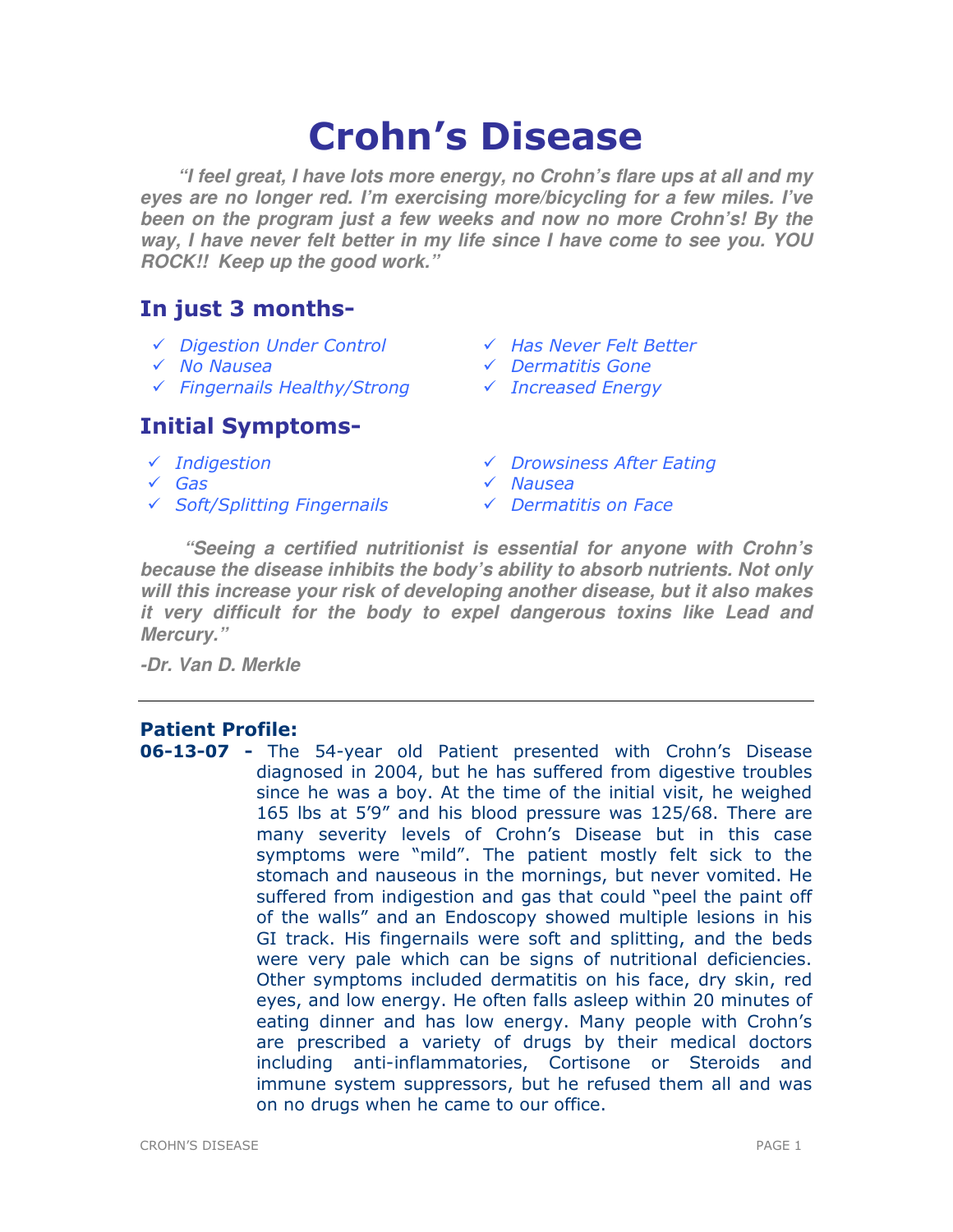## Patient's tests results:

07-17-07 – Initial blood tests showed a lot of values that were a little low or out of balance and nearly every one can be caused by malnutrition, dehydration or inflammation. This was not greatly surprising because with Crohn's Disease the GI track becomes inflamed and can affect the body's ability to digest and absorb food as well as create loose bowels or diarrhea which can cause malnourishment and dehydration. We see the poor digestion in the BUN/Creatine ratio, Calcium, Protein, Globulin, and Phosphorus. We also see signs of dehydration in the Creatinine, SGOT, GGT, and MCHC and inflammation with the Basophils and Polys/Neutrophils.

|                                    | Current<br>Result | Current<br>Rating | Prior<br>Result |       |        |                |        |        |                          |        |
|------------------------------------|-------------------|-------------------|-----------------|-------|--------|----------------|--------|--------|--------------------------|--------|
| <b>Test Description</b><br>Date:   | 06/26/2007        |                   |                 | Delta |        | Healthy        |        |        | Clinical                 |        |
| Uric Acid                          | 4.20              | Opt               |                 |       | 4.10   | $\sim$         | 6.00   | 2.40   | $\sim$                   | 8.20   |
| BUN (Blood Urea Nitrogen)          | 14.00             | Opt               |                 |       | 13.00  | $\overline{a}$ | 18.00  | 5.00   | $\overline{a}$           | 26.00  |
| Creatinine                         | 1.10              | hi                |                 |       | 0.61   | $\overline{a}$ | 0.90   | 0.50   | $\overline{a}$           | 1.50   |
| BUN / Creatinine Ratio             | 13.00             | lo                |                 |       | 13.00  | $\sim$         | 20.00  | 8.00   | $\sim$                   | 27.00  |
| Calcium                            | 9.20              | lo                |                 |       | 9.70   | $\sim$         | 10.00  | 8.50   | $\sim$                   | 10.60  |
| Phosphorus                         | 3.40              | lo.               |                 |       | 3.40   | $\sim$         | 4.00   | 2.50   | $\sim$                   | 4.50   |
| Calcium/Albumin Ratio              | 2.19              | Opt               |                 |       | 2.10   | $\sim$         | 2.50   | 2.03   | $\sim$                   | 2.71   |
| <b>Total Protein</b>               | 6.80              | $\overline{a}$    |                 |       | 7.11   | $\overline{a}$ | 7.61   | 6.00   | $\overline{a}$           | 8.50   |
| Albumin                            | 4.20              | Opt               |                 |       | 4.10   | $\overline{a}$ | 4.50   | 3.60   | $\overline{a}$           | 4.80   |
| Globulin                           | 2.60              | $\overline{a}$    |                 |       | 2.81   | $\sim$         | 3.51   | 1.50   | $\overline{a}$           | 4.50   |
| A/G Ratio                          | 1.60              | Opt               |                 |       | 1.22   | $\overline{a}$ | 1.60   | 1.10   | $\overline{\phantom{a}}$ | 2.50   |
| Total Bilirubin                    | 0.70              | Opt               |                 |       | 0.39   | $\overline{a}$ | 0.93   | 0.10   | $\overline{a}$           | 1.20   |
| Creatine Kinase                    | 43.00             | $\overline{a}$    |                 |       | 64.00  | L,             | 133.00 | 24.00  | $\sim$                   | 204.00 |
| LDH                                | 123.00            | Opt               |                 |       | 120.00 | $\sim$         | 160.00 | 100.00 | $\sim$                   | 250.00 |
| SGOT (AST) (AST)                   | 13.00             | lo.               |                 |       | 15.00  | $\overline{a}$ | 26.00  | 6.00   | $\sim$                   | 40.00  |
| SGPT (ALT) (ALT)                   | 19.00             | Opt               |                 |       | 15.00  | $\overline{a}$ | 26.00  | 6.00   | $\sim$                   | 55.00  |
| GGT                                | 12.00             | $\overline{a}$    |                 |       | 22.00  | $\overline{a}$ | 39.00  | 6.00   | $\sim$                   | 65.00  |
| White Blood Count                  | 6.50              | Opt               |                 |       | 5.00   | $\overline{a}$ | 8.00   | 4.00   | $\sim$                   | 10.50  |
| Red Blood Count                    | 4.86              | Opt               |                 |       | 4.50   | $\overline{a}$ | 5.50   | 4.10   | $\overline{a}$           | 5.60   |
| Hemoglobin                         | 15.50             | hi                |                 |       | 13.30  | $\sim$         | 15.20  | 11.50  | $\sim$                   | 17.00  |
| Hematocrit                         | 45.40             | Opt               |                 |       | 39.50  | $\sim$         | 47.00  | 34.00  | $\sim$                   | 50.00  |
| MCV                                | 93.00             | Opt               |                 |       | 85.00  | $\sim$         | 97.00  | 80.00  | $\sim$                   | 98.00  |
| <b>MCH</b>                         | 31.90             | Opt               |                 |       | 28.10  | $\sim$         | 32.00  | 27.00  | $\sim$                   | 34.00  |
| <b>MCHC</b>                        | 34.20             | hi                |                 |       | 33.00  | $\sim$         | 34.00  | 32.00  | $\sim$                   | 36.00  |
| <b>RDW</b>                         | 13.10             | $\overline{10}$   |                 |       | 13.50  | $\overline{a}$ | 14.50  | 13.00  | $\overline{a}$           | 15.00  |
| Platelets                          | 210.00            | Opt               |                 |       | 175.00 | $\overline{a}$ | 250.00 | 140.00 | $\sim$                   | 415.00 |
| Polys/Neutrophils (SEGS-PMNS)      | 48.00             | $\overline{a}$    |                 |       | 55.00  | $\sim$         | 65.00  | 40.00  | $\sim$                   | 74.00  |
| Lymphocytes                        | 40.00             | Opt               |                 |       | 25.00  | $\sim$         | 40.00  | 14.00  | $\sim$                   | 46.00  |
| Monocytes                          | 6.00              | Opt               |                 |       | 5.00   | $\overline{a}$ | 7.00   | 4.00   | $\overline{\phantom{a}}$ | 13.00  |
| Eosinophils                        | 5.00              | hi                |                 |       | 0.00   | $\sim$         | 4.10   | 0.00   | $\sim$                   | 7.00   |
| Basophils                          | 1.00              | hi                |                 |       | 0.00   | $\overline{a}$ | 0.00   | 0.00   | $\overline{a}$           | 3.00   |
| Neutrophils/Polys (Absolute)       | 3.10              | $\overline{a}$    |                 |       | 3.80   | $\overline{a}$ | 5.80   | 1.80   | $\overline{\phantom{a}}$ | 7.80   |
| Lymphs (Absolute)                  | 2.60              | Opt               |                 |       | 2.00   | $\sim$         | 3.20   | 0.70   | $\sim$                   | 4.50   |
| Monocytes (Absolute)               | 0.40              | lo.               |                 |       | 0.40   | $\sim$         | 0.70   | 0.10   | $\sim$                   | 1.00   |
| Eosinophils (Absolute)             | 0.30              | hi                |                 |       | 0.00   | $\sim$         | 0.20   | 0.00   | $\sim$                   | 0.40   |
| Basophils (Absolute)               | 0.10              | Opt               |                 |       | 0.00   | $\sim$         | 0.10   | 0.00   | $\sim$                   | 0.20   |
| ESR-Erythrocyte Sed Rate, Westergr | 2.00              | Opt               |                 |       | 0.00   | $\overline{a}$ | 8.00   | 0.00   | $\overline{a}$           | 20.00  |
| CRP C-Reactive Protein             | 0.30              | Opt               |                 |       | 0.00   | $\sim$         | 1.50   | 0.00   | $\sim$                   | 4.90   |

#### Results of Initial Blood Test:

Blue = clinically very high or clinically very low

Red = clinically high or clinically low

Yellow = a little high or a little low; this can be considered a warning sign that the value is not optimal.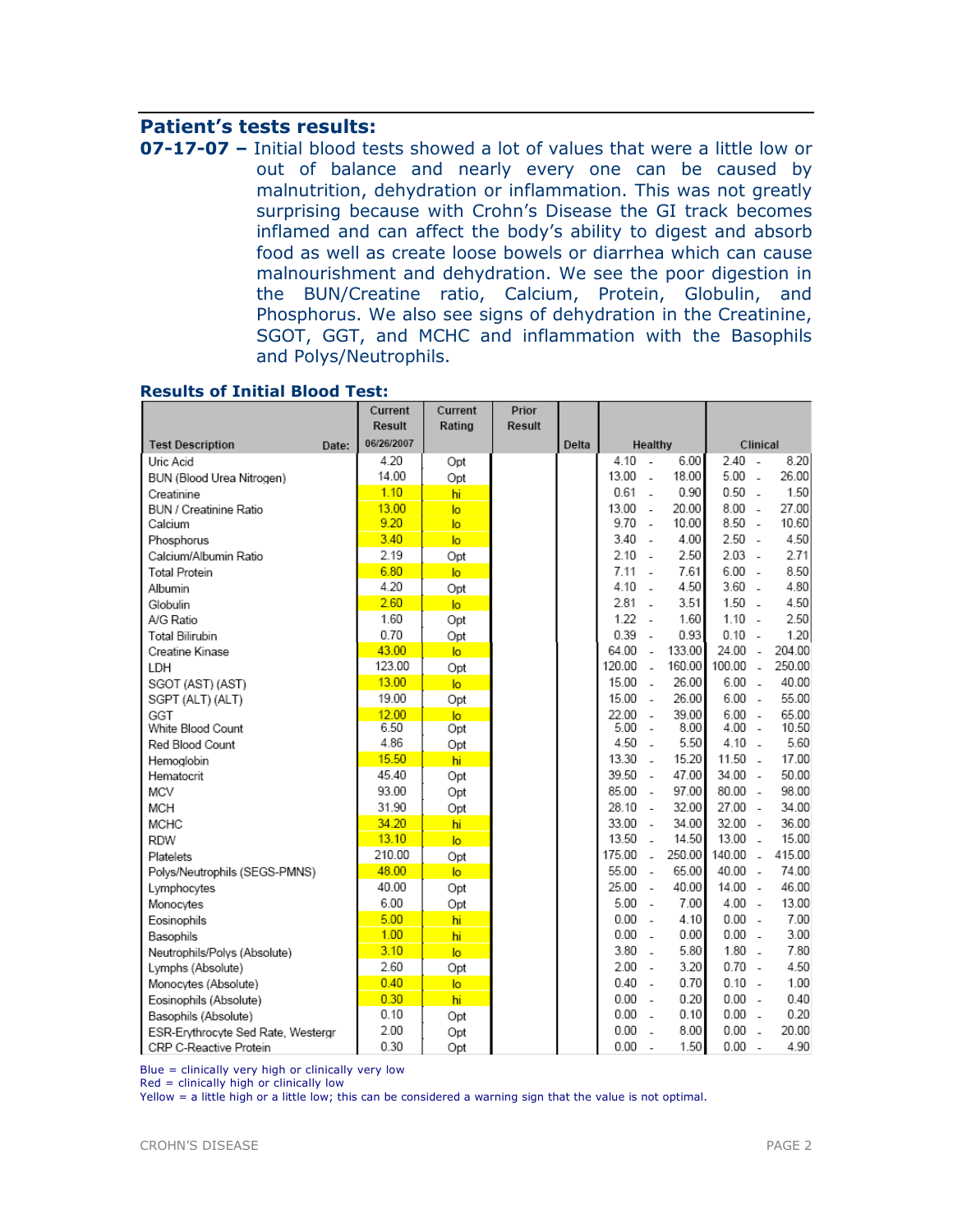We are exposed to toxic elements everyday in our environment, yet very few toxic elements appeared in the patient's tissue mineral analysis indicating they may be getting stuck somewhere in the body. Aluminum did return very high which can displace good minerals and is especially bad in Crohn's patients who already have trouble with malabsorption. Many of the deficiencies in the essential element portion of the test were significantly below even the clinically healthy levels!

|                                  | Current<br>Result | Current<br>Rating | Prior<br>Result |       |           |          |           |          |
|----------------------------------|-------------------|-------------------|-----------------|-------|-----------|----------|-----------|----------|
| <b>Test Description</b><br>Date: | 06/25/2007        |                   |                 | Delta | Healthy   |          | Clinical  |          |
| <b>Toxic Elements</b>            |                   |                   |                 |       |           |          |           |          |
| Aluminum                         | 21.00             | HI                |                 |       | $0 -$     | 5.20     | $5.21 -$  | 12.00    |
| Antimony                         | 0.02              | Opt               |                 |       | $0 -$     | 0.03     | $0.04 -$  | 0.06     |
| Arsenic                          | 0.05              | hi                |                 |       | 0-        | 0.05     | $0.06 -$  | 0.08     |
| <b>Essential Elements</b>        |                   |                   |                 |       |           |          |           |          |
| Calcium                          | 239.00            | LO                |                 |       | 400.00-   | 417.00   | 375.00-   | 1100.00  |
| Magnesium                        | 54.00             | hi                |                 |       | 43.00-    | 48.00    | 40.00-    | 140.00   |
| Sodium                           | 26.00             | Opt               |                 |       | 25.00.    | 35.00    | 12.00-    | 90.00    |
| Potassium                        | 22.00             | hi                |                 |       | $21.00 -$ | 22.00    | 20.00-    | 90.00    |
| Copper                           | 22.00             | hi                |                 |       | $12.00 -$ | 15.00    | $9.00 -$  | 26.00    |
| Zinc                             | 180.00            | hi                |                 |       | 150.00.   | 165.00   | 130.00.   | 200.00   |
| Manganese                        | 0.07              | LO                |                 |       | $0.22 -$  | 0.31     | $0.15 -$  | 0.65     |
| Chromium                         | 0.31              | Opt               |                 |       | $0.25 -$  | 0.31     | $0.20 -$  | 0.45     |
| Vanadium                         | 0.03              | $\overline{a}$    |                 |       | $0.04 -$  | 0.05     | $0.02 -$  | 0.06     |
| Molybdenum                       | 0.07              | Opt               |                 |       | $0.06 -$  | 0.07     | $0.04 -$  | 0.10     |
| Boron                            | 2.70              | hi                |                 |       | $0.10 -$  | 1.40     | $0.70 -$  | 4.00     |
| lodine                           | 0.14              | LO                |                 |       | $0.32 -$  | 0.55     | $0.25 -$  | 1.30     |
| Lithium                          | 0.01              | LO                |                 |       | $0.01 -$  | 0.01     | $0.01 -$  | 0.02     |
| Phosphorus                       | 214.00            | Opt               |                 |       | 190.00-   | 220.00   | 160.00-   | 250.00   |
| Selenium                         | 0.86              | LO                |                 |       | $1.10 -$  | 1.45     | $0.95 -$  | 1.70     |
| Strontium                        | 2.00              | hi                |                 |       | $1.40 -$  | 1.80     | $1.00 -$  | 6.00     |
| Sulfur                           | 41300.00          | LO                |                 |       | 45000.00- | 45500.00 | 44500.00- | 52000.00 |
| Barium                           | 0.55              | lo.               |                 |       | $1.20 -$  | 1.45     | $0.50 -$  | 3.00     |
| Cobalt                           | 0.00              | LO                |                 |       | $0.02 -$  | 0.03     | $0.01 -$  | 0.04     |
| Iron                             | 5.00              | LO.               |                 |       | $7.00 -$  | 8.50     | $5.80 -$  | 14.00    |
| Germanium                        | 0.02              | LO                |                 |       | $0.05 -$  | 0.05     | $0.05 -$  | 0.06     |
| Rubidium                         | 0.01              | TΟ                |                 |       | $0.03 -$  | 0.09     | $0.03 -$  | 0.25     |

#### Results of Initial Tissue Mineral Analysis:

Blue = clinically very high or clinically very low

Red = clinically high or clinically low

Yellow = a little high or a little low; this can be considered a warning sign that the value is not optimal.

With the lack of toxins being expelled through the hair, it was important to conduct a urinary chelation challenge to see what may be lingering in the body. Not many toxins came out in the pre-challenge, but when we had the patient take a chelator called DMSA to flush everything out, the numbers jumped to very unhealthy levels - specifically Lead and Mercury which can lead to organ dysfunction and cause various problems with the digestive tract including Crohn's Disease and Ulcerative Colitis.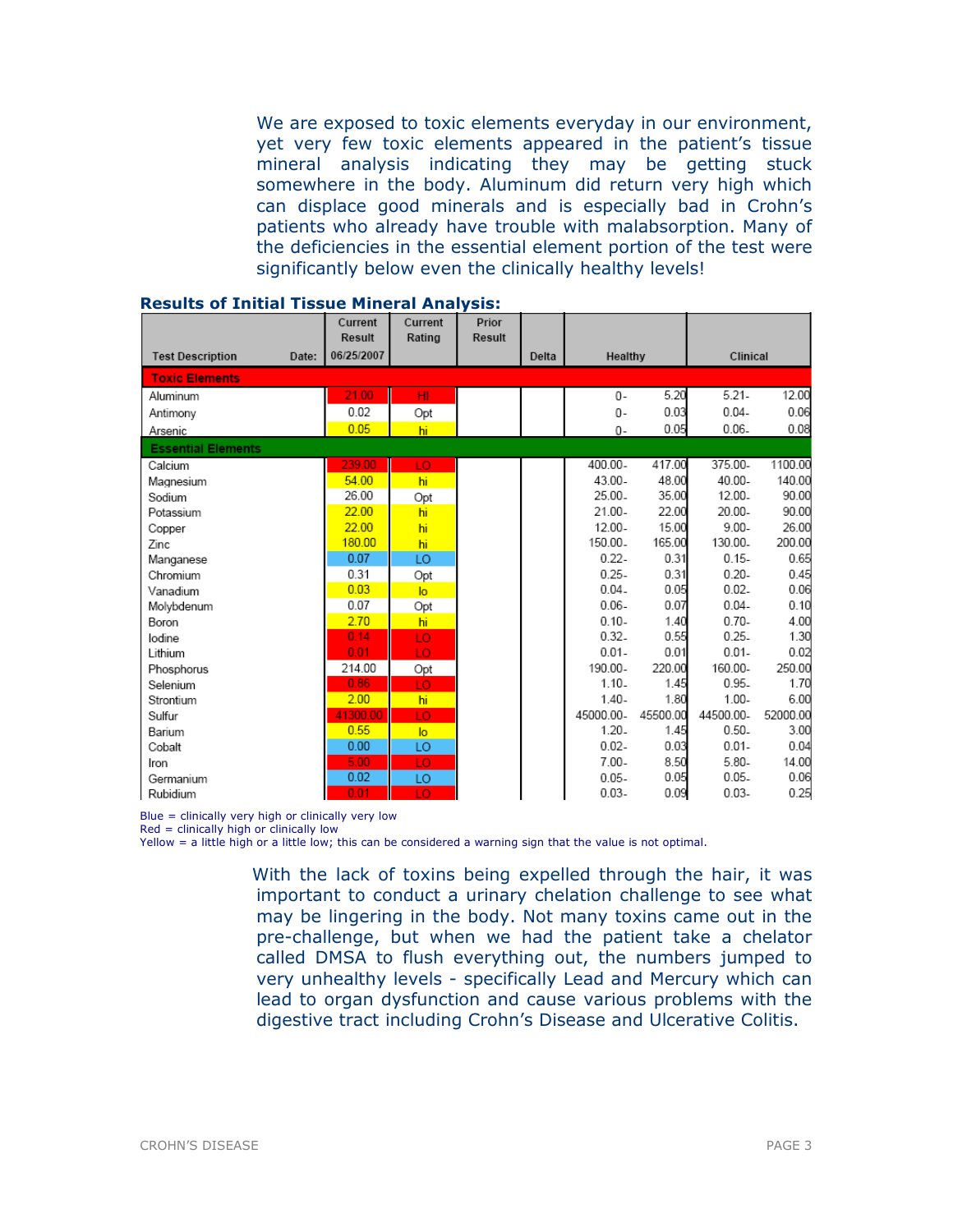|                                  | Current     | Current | Prior      |       |            |                   |
|----------------------------------|-------------|---------|------------|-------|------------|-------------------|
|                                  | Result      | Rating  | Result     |       |            |                   |
| <b>Test Description</b><br>Date: | 07/06/2007  |         | 07/04/2007 | Delta | Healthy    | Clinical          |
| Agent                            | <b>DMSA</b> |         | Pre-Chall  |       |            |                   |
| Dose                             | 1500mg      |         |            |       |            |                   |
| Interval                         |             |         | 6          |       |            |                   |
| <b>Toxic Elements</b>            |             |         |            |       |            |                   |
| Lead (UA)                        | 18.00       | HI.     | 0.60       | ⊛     | 4.00<br>0- | 5.00<br>$4.01 -$  |
| Mercury (UA)                     | 10.00       | HI      | 3.40       | ⊛     | 2.00<br>0- | 3.00<br>$2.01 -$  |
| Nickel (UA)                      | 3.80        | Opt     | 5.00       | ☺     | 5.00<br>0- | $5.01 -$<br>10.00 |

#### Results of Initial Urinary Chelation Challenge:

Blue = clinically very high or clinically very low

 $Red = clinically high or clinically low$ 

Yellow = a little high or a little low; this can be considered a warning sign that the value is not optimal.

## Doctor analysis:

**02-21-07** - Besides dealing with the main symptoms associated with Crohn's – abdominal pain/cramping and loose stools/diarrhea many other areas can be affected largely due to the lack of nutrients absorbed by the body. Typically Crohn's patients are more likely to develop rectal bleeding, arthritis, skin conditions, weight loss, sores, ulcers, and colon cancer. To prevent these complications, we need to get the patient as healthy as possible by providing his body with extra nutrients and soothing supplements to help the digestive tract do its job.

> Reviewing some of the low findings on his hair test, the Manganese is essential for metabolism of protein and Cobalt stimulates vitamin B12 activity. B12 can be very low in Crohn's cases because inflammation commonly occurs at the ileum which is the final section of small intestine before the large intestine begins. The ileum is responsible for absorbing B12 but when inflamed may not be able to do so. The patient should eat more cobalt rich foods like eggs to help prevent anemia and other B12 deficient problems. Also important is Selenium which is an antioxidant that helps prevent chromosomal damage and promotes cellular function. Selenium deficiencies have also been associated with many types of cancers. Sulfur is vital to the production of bile acids and contributes to the digestion and absorption of fat, and Calcium is vital to the bones.

> It's essential that the patient begin taking nutrients and minerals to turn around these deficiencies before another major problem develops. Along with supplements to boost the low numbers, we also started him on a basic whole food diet, avoiding all dairy and other foods which may irritate the digestive track. I spoke with him a few days after he started the diet and supplements and he had a great attitude saying he was sticking to the diet pretty good and motivated to get better. I told him it would take a couple of months to get all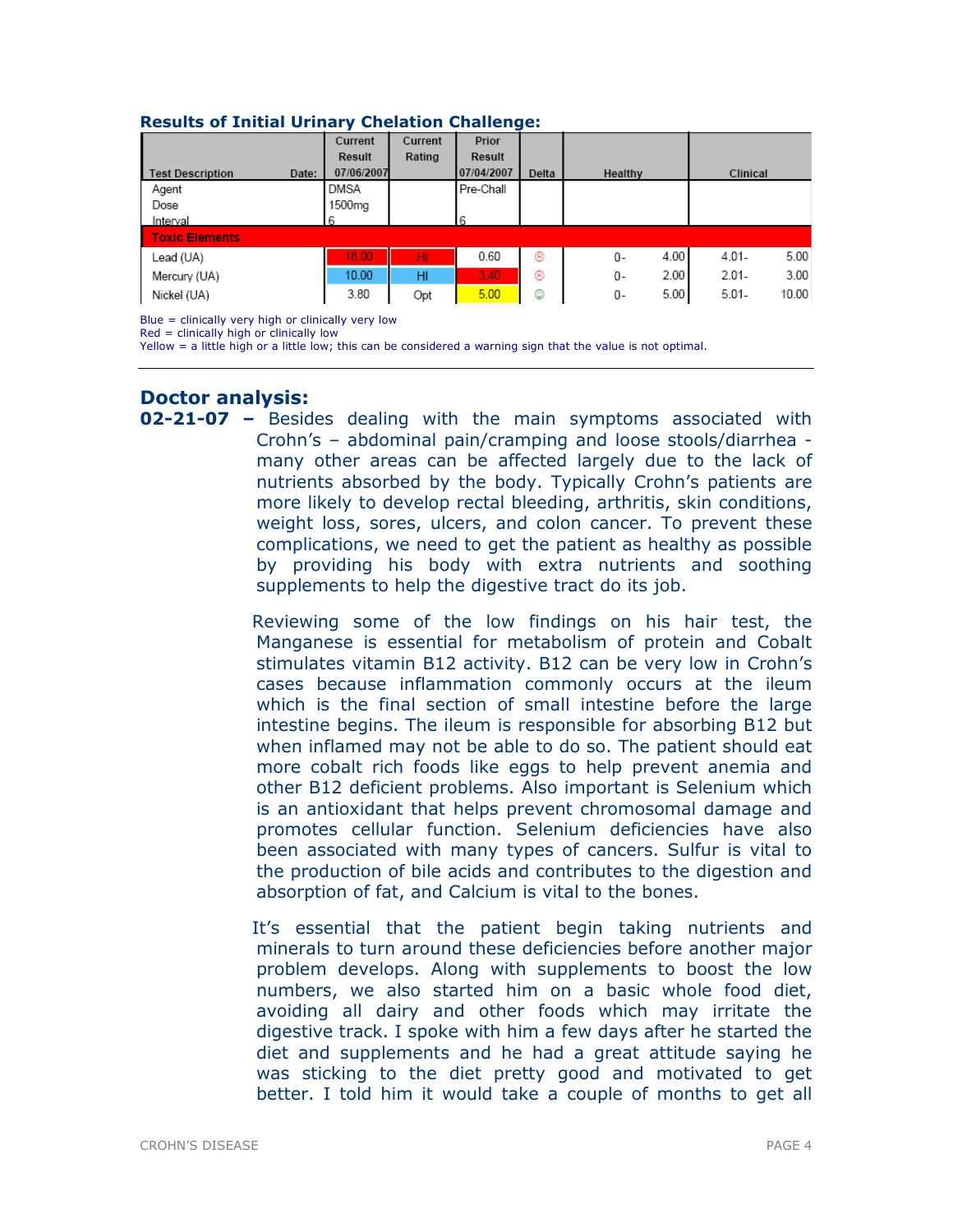this stuff behind him and he kept that goal in his mind as he faced each new day.

### Patient assessment:

10-06-07 - After three months under our care, the patient noticed many fantastic improvements with his energy levels, indigestion, stomach fat, and dermatitis. He no longer falls asleep after meals and his fingernails hardened and no longer split.

|                                    | Current<br><b>Result</b> | Current<br>Rating | Prior<br>Result |       |         |                          |        |          |                          |        |
|------------------------------------|--------------------------|-------------------|-----------------|-------|---------|--------------------------|--------|----------|--------------------------|--------|
| <b>Test Description</b><br>Date:   | 10/03/2007               |                   | 06/26/2007      | Delta | Healthy |                          |        |          | Clinical                 |        |
| Uric Acid                          | 4.60                     | Opt               | 4.20            |       | 4.10    | $\overline{a}$           | 6.00   | 2.40     | $\overline{\phantom{a}}$ | 8.20   |
| BUN (Blood Urea Nitrogen)          | 15.00                    | Opt               | 14.00           |       | 13.00   | $\overline{a}$           | 18.00  | 5.00     | $\sim$                   | 26.00  |
| Creatinine                         | 1.20                     | hi                | 1.10            | ම     | 0.61    | L.                       | 0.90   | 0.50     | $\sim$                   | 1.50   |
| BUN / Creatinine Ratio             | 13.00                    | lo.               | 13.00           | ⊜     | 13.00   | $\overline{a}$           | 20.00  | 8.00     | $\sim$                   | 27.00  |
| Calcium                            | 9.60                     | lo                | 9.20            | ☺     | 9.70    | $\overline{a}$           | 10.00  | 8.50     | $\sim$                   | 10.60  |
| Phosphorus                         | 3.00                     | $\overline{a}$    | 3.40            | ⊛     | 3.40    | $\overline{\phantom{a}}$ | 4.00   | 2.50     | $\sim$                   | 4.50   |
| Calcium/Albumin Ratio              | 2.18                     | Opt               | 2.19            |       | 2.10    | $\overline{\phantom{a}}$ | 2.50   | 2.03     | $\sim$                   | 2.71   |
| <b>Total Protein</b>               | 6.90                     | $\overline{a}$    | 6.80            | ☺     | 7.11    | $\sim$                   | 7.61   | 6.00     | $\sim$                   | 8.50   |
| Albumin                            | 4.40                     | Opt               | 4.20            |       | 4.10    | $\overline{a}$           | 4.50   | 3.60     | $\sim$                   | 4.80   |
| Globulin                           | 2.50                     | lo                | 2.60            | ⊛     | 2.81    | $\overline{a}$           | 3.51   | 1.50     | $\sim$                   | 4.50   |
| A/G Ratio                          | 1.80                     | hi                | 1.60            | ⊛     | 1.22    | $\overline{\phantom{a}}$ | 1.60   | $1.10 -$ |                          | 2.50   |
| <b>Total Bilirubin</b>             | 0.50                     | Opt               | 0.70            |       | 0.39    | ÷.                       | 0.93   | 0.10     | $\overline{a}$           | 1.20   |
| Creatine Kinase                    | 42.00                    | $\overline{a}$    | 43.00           | ⊛     | 64.00   | ÷,                       | 133.00 | 24.00    | $\sim$                   | 173.00 |
| LDH                                | 128.00                   | Opt               | 123.00          |       | 120.00  | $\overline{a}$           | 160.00 | 100.00   | $\overline{a}$           | 250.00 |
| SGOT (AST) (AST)                   | 18.00                    | Opt               | 13.00           | O     | 15.00   | $\overline{a}$           | 26.00  | 6.00     | $\overline{a}$           | 40.00  |
| SGPT (ALT) (ALT)                   | 22.00                    | Opt               | 19.00           |       | 15.00   | $\overline{a}$           | 26.00  | 6.00     | $\sim$                   | 55.00  |
| GGT                                | 11.00                    | $\overline{a}$    | 12.00           | ⊛     | 22.00   | $\overline{a}$           | 39.00  | 6.00     | $\overline{\phantom{a}}$ | 65.00  |
| White Blood Count                  | 5.30                     | Opt               | 6.50            |       | 5.00    | $\sim$                   | 8.00   | 4.00     | $\overline{\phantom{a}}$ | 10.50  |
| Red Blood Count                    | 5.03                     | Opt               | 4.86            |       | 4.50    | $\overline{a}$           | 5.50   | 4.10     | $\sim$                   | 5.60   |
| Hemoglobin                         | 15.90                    | hi                | 15.50           | ⊛     | 13.30   | $\overline{\phantom{a}}$ | 15.20  | 11.50    | $\sim$                   | 17.00  |
| Hematocrit                         | 46.70                    | Opt               | 45.40           |       | 39.50   | ÷,                       | 47.00  | 34.00    | $\sim$                   | 50.00  |
| MCV                                | 93.00                    | Opt               | 93.00           |       | 85.00   | $\sim$                   | 97.00  | 80.00    | $\overline{a}$           | 98.00  |
| <b>MCH</b>                         | 31.60                    | Opt               | 31.90           |       | 28.10   | $\sim$                   | 32.00  | 27.00    | $\overline{\phantom{a}}$ | 34.00  |
| <b>MCHC</b>                        | 34.00                    | Opt               | 34.20           | ☺     | 33.00   | $\overline{a}$           | 34.00  | 32.00    | $\overline{a}$           | 36.00  |
| <b>RDW</b>                         | 12.70                    | ТŌ                | 13.10           | ⊛     | 13.50   | $\overline{a}$           | 14.50  | 13.00    | $\overline{a}$           | 15.00  |
| Platelets                          | 211.00                   | Opt               | 210.00          |       | 175.00  | $\overline{a}$           | 250.00 | 140.00   | $\sim$                   | 415.00 |
| Polys/Neutrophils (SEGS-PMNS)      | 44.00                    | $\overline{a}$    | 48.00           | ⊛     | 55.00   | $\overline{a}$           | 65.00  | 40.00    | $\sim$                   | 74.00  |
| Lymphocytes                        | 35.00                    | Opt               | 40.00           |       | 25.00   | ÷,                       | 40.00  | 14.00    | $\sim$                   | 46.00  |
| Monocytes                          | 13.00                    | hi                | 6.00            | ම     | 5.00    | $\sim$                   | 7.00   | 4.00     | $\overline{\phantom{a}}$ | 13.00  |
| Eosinophils                        | 7.00                     | hi                | 5.00            | ⊛     | 0.00    | $\overline{a}$           | 4.10   | 0.00     | $\overline{a}$           | 7.00   |
| Basophils                          | 1.00                     | hi                | 1.00            | Θ     | 0.00    | ÷.                       | 0.00   | 0.00     | $\overline{a}$           | 3.00   |
| Neutrophils/Polys (Absolute)       | 2.30                     | $\overline{a}$    | 3.10            | ⊛     | 3.80    | $\overline{a}$           | 5.80   | 1.80     | $\overline{\phantom{a}}$ | 7.80   |
| Lymphs (Absolute)                  | 1.90                     | $\overline{a}$    | 2.60            | ⊛     | 2.00    | ÷,                       | 3.20   | $0.70 -$ |                          | 4.50   |
| Monocytes (Absolute)               | 0.70                     | Opt               | 0.40            | ٥     | 0.40    | $\overline{a}$           | 0.70   | $0.10 -$ |                          | 1.00   |
| Eosinophils (Absolute)             | 0.40                     | hi                | 0.30            | ⊛     | 0.00    |                          | 0.20   | 0.00     | $\overline{\phantom{a}}$ | 0.40   |
| Basophils (Absolute)               | 0.10                     | Opt               | 0.10            |       | 0.00    | $\overline{a}$           | 0.10   | 0.00     | $\overline{a}$           | 0.20   |
| ESR-Erythrocyte Sed Rate, Westergr | 2.00                     | Opt               | 2.00            |       | 0.00    | $\overline{a}$           | 6.00   | 0.00     | $\overline{\phantom{a}}$ | 20.00  |

#### Results of 2nd Blood Test:

Blue = clinically very high or clinically very low

Red = clinically high or clinically low

Yellow = a little high or a little low; this can be considered a warning sign that the value is not optimal.

Reviewing the tests above you may say, "How can he feel better when the test results got worse?" Most of the values which got worse are the result of his chelation cycles. Because of the high levels of Lead and Mercury, I put the patient on a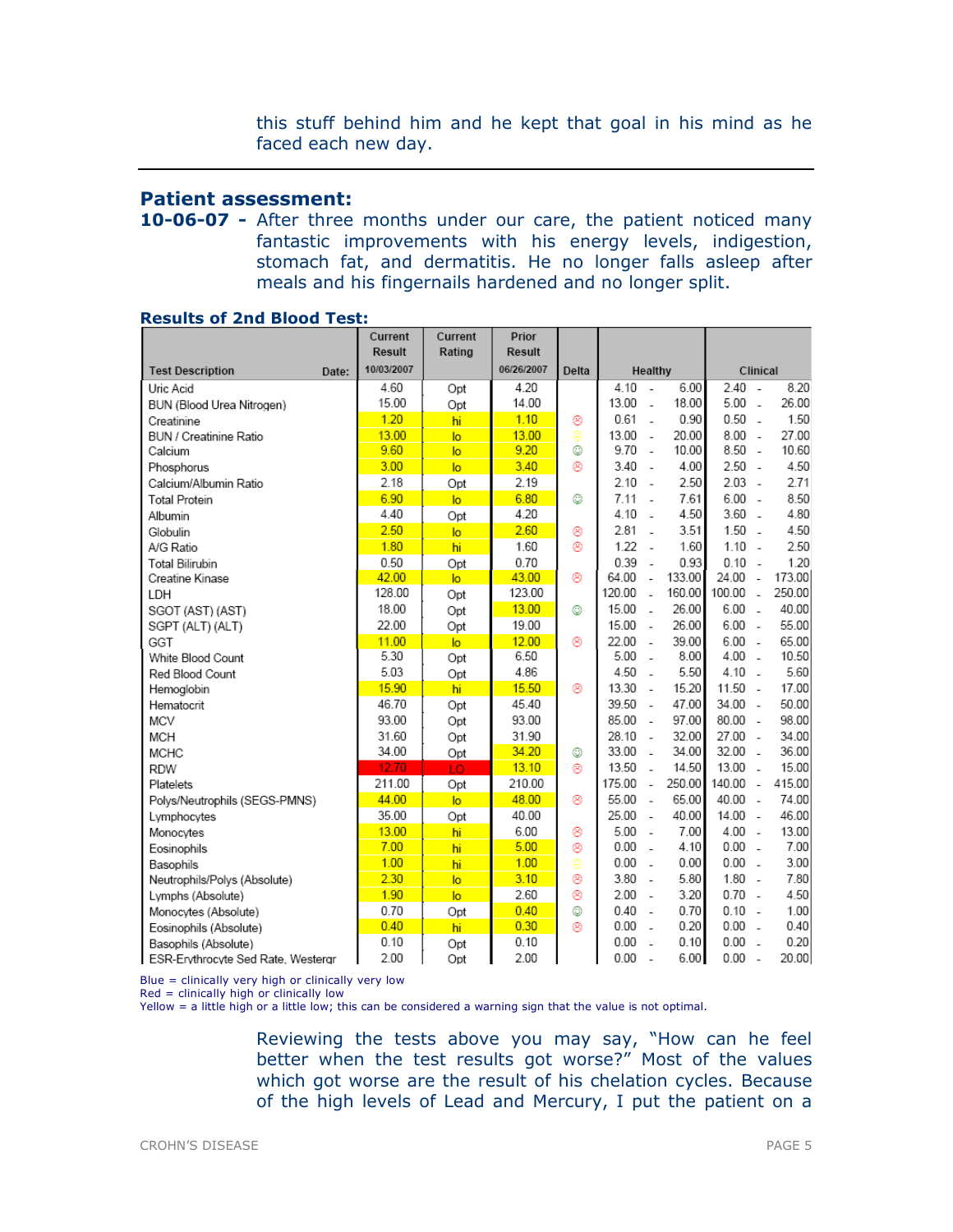very strong chelator to pull the toxins out of his body. As heavy metals come out they can cause some disruptions; however, leaving toxins in the body is very detrimental to long-term health. Since he feels good, we can continue with the chelation until his Lead and Mercury levels show further elimination. Looking at the results below, you can see he is well on his way with the Mercury plummeting from 10 to 1.70.

|                                  | Current     | Current | Prior       |       |            |          |       |
|----------------------------------|-------------|---------|-------------|-------|------------|----------|-------|
|                                  | Result      | Rating  | Result      |       |            |          |       |
| <b>Test Description</b><br>Date: | 10/06/2007  |         | 07/06/2007  | Delta | Healthy    | Clinical |       |
| Agent                            | <b>DMSA</b> |         | <b>DMSA</b> |       |            |          |       |
| Dose                             | 1500 mgs    |         | 1500mg      |       |            |          |       |
| Interval                         |             |         |             |       |            |          |       |
| <b>Toxic Elements</b>            |             |         |             |       |            |          |       |
| Lead (UA)                        | 9.70        | HI      | 18.00       | ٨     | 4.00<br>0- | $4.01 -$ | 5.00  |
| Mercury (UA)                     | 1.70        | Opt     | 10.00       | ٧     | 2.00<br>0- | $2.01 -$ | 3.00  |
| Nickel (UA)                      | 5.20        | hi      | 3.80        | ම     | 5.00<br>0- | $5.01 -$ | 10.00 |

#### Results of 2nd Urinary Chelation Challenge:

Blue = clinically very high or clinically very low

 $Red =$  clinically high or clinically low

Yellow = a little high or a little low; this can be considered a warning sign that the value is not optimal.

The patient called me after hearing the results of his latest tests and had this to say, "I feel great, I have lots more energy, no Crohn's flare ups at all and my eyes are no longer red. I'm exercising more/bicycling for a few miles. I've been on the program just a few weeks and now no more Crohn's!"

**01-05-08 –** Because of the high levels of Lead and Nickel on the last urinary chelation challenge, I had him do another chelation cycle to rid the body of more toxic elements, then retest his toxic metal levels a few months later. As you can see, the levels are still high showing that his body is doing better at eliminating the hidden stores of toxins. Not only will this allow for better absorption of essential vitamins and minerals, but also take a load off his immune system.

|                                  | Current       | Current | ----<br>Prior |       |            |          |       |
|----------------------------------|---------------|---------|---------------|-------|------------|----------|-------|
|                                  | <b>Result</b> | Rating  | Result        |       |            |          |       |
| Date:<br><b>Test Description</b> | 01/05/2008    |         | 10/06/2007    | Delta | Healthy    | Clinical |       |
| Agent                            | <b>DMSA</b>   |         | <b>DMSA</b>   |       |            |          |       |
| Dose                             | 1500ma        |         | 1500 mgs      |       |            |          |       |
| Interval                         | 6             |         | 6             |       |            |          |       |
| <b>Toxic Elements</b>            |               |         |               |       |            |          |       |
| Lead (UA)                        | 9.00          | HI      | 9.70          | ☺     | 4.00<br>0- | $4.01 -$ | 5.00  |
| Mercury (UA)                     | 0.90          | Opt     | 1.70          |       | 1.60<br>0- | $1.61 -$ | 3.00  |
| Nickel (UA)                      | 6.40          | hi      | 5.20          | ⊛     | 5.00<br>0- | $5.01 -$ | 10.00 |

### Results of 3rd Urinary Chelation Challenge:

Blue = clinically very high or clinically very low

Red = clinically high or clinically low

Yellow = a little high or a little low; this can be considered a warning sign that the value is not optimal.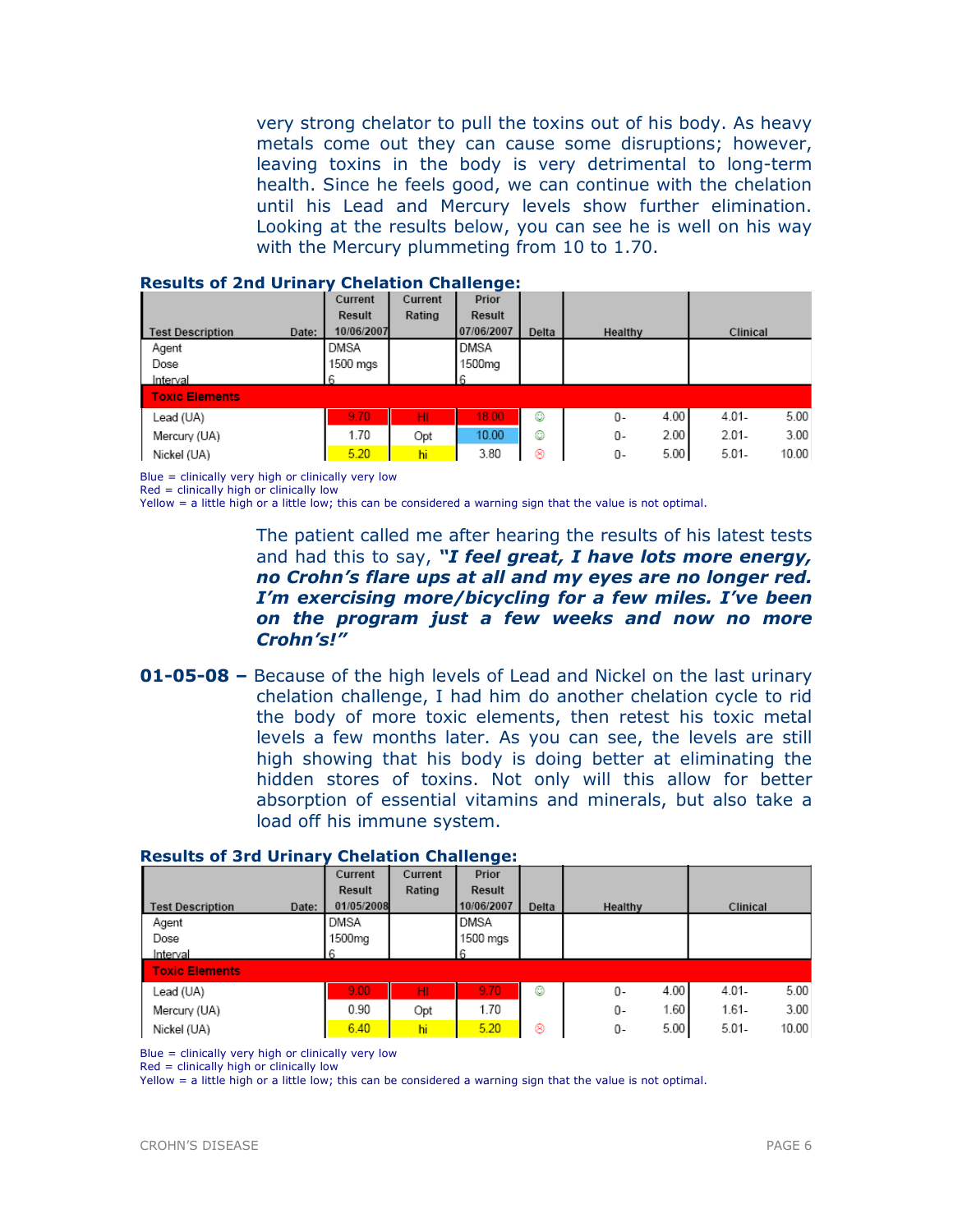07-22-08 – With the heavy metals continually decreasing, the blood test values start improving, specifically the differentials in the complete blood count such as Polys/Neutrophils, Monocytes and Eonsinophils. Adding a little extra protein to his diet will help with a few of the other numbers. Based on these results, it appears his Crohn's is under control and the patient agrees sending me an email with these words: "By the way, I have never felt better in my life since I have come to see you. YOU ROCK!! Keep up the good work."

|                                    | Current<br><b>Result</b> | Current<br>Rating | Prior<br><b>Result</b> |       |         |                          |        |           |                |        |
|------------------------------------|--------------------------|-------------------|------------------------|-------|---------|--------------------------|--------|-----------|----------------|--------|
| <b>Test Description</b><br>Date:   | 07/09/2008               |                   | 10/03/2007             | Delta | Healthy |                          |        |           | Clinical       |        |
| Uric Acid                          | 4.50                     | Opt               | 4.60                   |       | 4.10    | $\sim$                   | 6.00   | 2.40      | $\sim$         | 8.20   |
| BUN (Blood Urea Nitrogen)          | 16.00                    | Opt               | 15.00                  |       | 13.00   | $\overline{a}$           | 18.00  | 5.00      | $\overline{a}$ | 26.00  |
| Creatinine                         | 1.20                     | hi                | 1.20                   | Θ     | 0.61    | $\overline{a}$           | 0.90   | 0.50      | $\sim$         | 1.50   |
| GFR EST (Glomerular Filtratation R | 60.00                    | Opt               |                        |       | 60.00   | $\sim$                   | 127.00 | 60.00     | $\sim$         | 128.00 |
| BUN / Creatinine Ratio             | 13.00                    | lo                | 13.00                  | ⊜     | 13.00   | $\overline{a}$           | 20.00  | 8.00      | $\overline{a}$ | 27.00  |
| Calcium                            | 9.30                     | lo                | 9.60                   | ⊛     | 9.70    | ÷.                       | 10.00  | 8.50      | $\sim$         | 10.60  |
| Phosphorus                         | 2.70                     | $\overline{a}$    | 3.00                   | ⊛     | 3.40    | $\sim$                   | 4.00   | 2.50      | $\sim$         | 4.50   |
| Calcium/Albumin Ratio              |                          |                   | 2.18                   |       | 2.10    | $\sim$                   | 2.50   | $2.03 -$  |                | 2.71   |
| <b>Total Protein</b>               | 6.70                     | $\overline{a}$    | 6.90                   | ⊛     | 7.11    | $\sim$                   | 7.61   | 6.00      | $\overline{a}$ | 8.50   |
| Albumin                            | 4.20                     | Opt               | 4.40                   |       | 4.10    | $\overline{\phantom{a}}$ | 4.50   | 3.60      | $\sim$         | 4.80   |
| Globulin                           | 2.50                     | lo                | 2.50                   | ⊜     | 2.81    | $\sim$                   | 3.51   | 1.50      | $\sim$         | 4.50   |
| A/G Ratio                          | 1.70                     | hi                | 1.80                   | ☺     | 1.22    | $\overline{\phantom{a}}$ | 1.60   | $1.10 -$  |                | 2.50   |
| <b>Total Bilirubin</b>             | 0.40                     | Opt               | 0.50                   |       | 0.39    | $\overline{a}$           | 0.93   | 0.10      | $\sim$         | 1.20   |
| Creatine Kinase                    | 42.00                    | $\overline{a}$    | 42.00                  | ⊜     | 64.00   | $\overline{a}$           | 133.00 | 24.00     | $\overline{a}$ | 173.00 |
| LDH                                | 127.00                   | Opt               | 128.00                 |       | 120.00  | $\overline{a}$           | 160.00 | 100.00    | $\overline{a}$ | 250.00 |
| SGOT (AST) (AST)                   | 16.00                    | Opt               | 18.00                  |       | 15.00   | $\sim$                   | 26.00  | 6.00      | $\sim$         | 40.00  |
| SGPT (ALT) (ALT)                   | 26.00                    | Opt               | 22.00                  |       | 15.00   | $\overline{a}$           | 26.00  | 6.00      | $\sim$         | 55.00  |
| GGT                                | 12.00                    | $\overline{a}$    | 11.00                  | ☺     | 22.00   | $\overline{a}$           | 39.00  | $6.00 -$  |                | 65.00  |
| White Blood Count                  | 5.60                     | Opt               | 5.30                   |       | 5.00    | $\sim$                   | 8.00   | $4.00 -$  |                | 10.50  |
| Red Blood Count                    | 4.97                     | Opt               | 5.03                   |       | 4.50    | $\sim$                   | 5.50   | $4.10 -$  |                | 5.60   |
| Hemoglobin                         | 15.30                    | hi                | 15.90                  | ☺     | 13.30   | $\sim$                   | 15.20  | $11.50 -$ |                | 17.00  |
| Hematocrit                         | 45.50                    | Opt               | 46.70                  |       | 39.50   | $\overline{a}$           | 47.00  | 34.00     | $\sim$         | 50.00  |
| MCV                                | 92.00                    | Opt               | 93.00                  |       | 85.00   | $\overline{a}$           | 97.00  | 80.00     | $\sim$         | 98.00  |
| <b>MCH</b>                         | 30.80                    | Opt               | 31.60                  |       | 28.10   | $\overline{a}$           | 32.00  | 27.00     | $\sim$         | 34.00  |
| <b>MCHC</b>                        | 33.60                    | Opt               | 34.00                  |       | 33.00   | $\sim$                   | 34.00  | $32.00 -$ |                | 36.00  |
| <b>RDW</b>                         | 13.60                    | Opt               | 12.70                  | ⊛     | 11.10   | $\overline{a}$           | 14.50  | $11.00 -$ |                | 15.00  |
| Platelets                          | 191.00                   | Opt               | 211.00                 |       | 175.00  | $\sim$                   | 250.00 | 140.00    | $\overline{a}$ | 415.00 |
| Polys/Neutrophils (SEGS-PMNS)      | 52.00                    | $\overline{a}$    | 44.00                  | ☺     | 55.00   | $\overline{a}$           | 65.00  | 40.00     | $\sim$         | 74.00  |
| Lymphocytes                        | 36.00                    | Opt               | 35.00                  |       | 25.00   | $\overline{\phantom{a}}$ | 40.00  | 14.00     | $\overline{a}$ | 46.00  |
| Monocytes                          | 6.00                     | Opt               | 13.00                  | ☺     | 5.00    | $\overline{a}$           | 7.00   | 4.00      | $\overline{a}$ | 13.00  |
| Eosinophils                        | 5.00                     | hi                | 7.00                   | ☺     | 0.00    | $\overline{\phantom{a}}$ | 4.10   | $0.00 -$  |                | 7.00   |
| Basophils                          | 1.00                     | hi                | 1.00                   | ⊜     | 0.00    | $\sim$                   | 0.00   | $0.00 -$  |                | 3.00   |
| Neutrophils/Polys (Absolute)       | 2.90                     | lo                | 2.30                   | ٨     | 3.80    | $\sim$                   | 5.80   | $1.80 -$  |                | 7.80   |
| Lymphs (Absolute)                  | 2.00                     | $\overline{a}$    | 1.90                   | ٧     | 2.00    | $\overline{a}$           | 3.20   | 0.70      | $\sim$         | 4.50   |
| Monocytes (Absolute)               | 0.30                     | $\overline{a}$    | 0.70                   | 0     | 0.40    | $\sim$                   | 0.70   | 0.10      | $\sim$         | 1.00   |
| Eosinophils (Absolute)             | 0.30                     | hi                | 0.40                   | ☺     | 0.00    | $\overline{a}$           | 0.20   | 0.00      | $\overline{a}$ | 0.40   |
| Basophils (Absolute)               | 0.10                     | Opt               | 0.10                   |       | 0.00    | $\sim$                   | 0.10   | 0.00      | $\sim$         | 0.20   |
| ESR-Erythrocyte Sed Rate, Westergr | 2.00                     | Opt               | 2.00                   |       | 0.00    | $\overline{\phantom{a}}$ | 6.00   | 0.00      | $\sim$         | 20.00  |

#### Results of 3rd Blood Test:

Blue = clinically very high or clinically very low

Red = clinically high or clinically low

Yellow = a little high or a little low; this can be considered a warning sign that the value is not optimal.